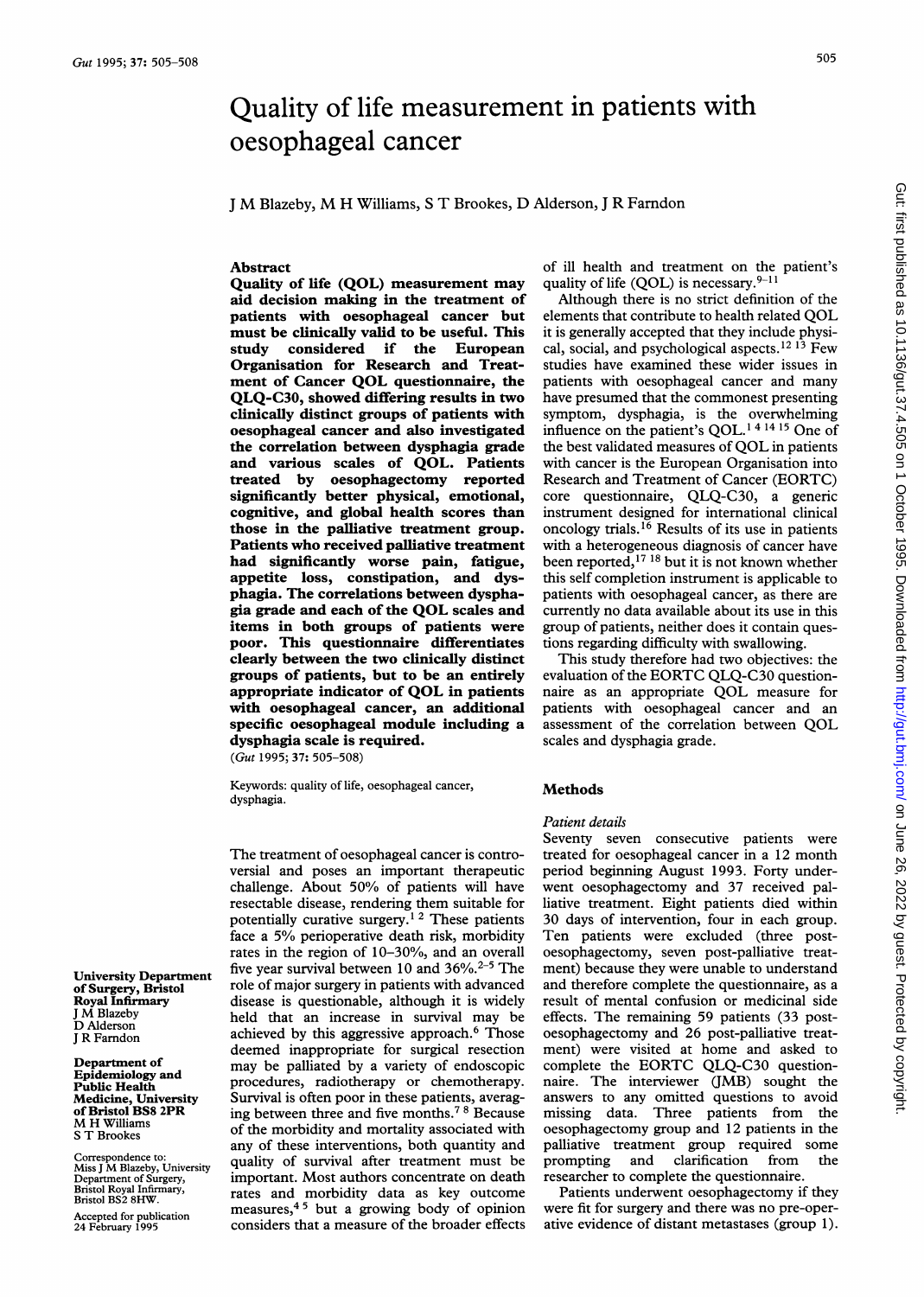|                                  | Group 1<br>$(n=33)$ | Group 2<br>$(n=26)$ |
|----------------------------------|---------------------|---------------------|
| Median age (interquartile range) | 64 (62-76)          | 72 (68-79)          |
| Sex (male/female)                | 19/14               | 16/10               |
| Tumour histology                 |                     |                     |
| Adenocarcinoma                   | 19                  | 15                  |
| Squamous cell carcinoma          | 14                  | 11                  |
| Metastases                       |                     | 16                  |
| Medical problems                 | 2                   | 13                  |
| Social class distribution        |                     |                     |
| I & II                           | 10                  | 5                   |
| ш                                | 11                  | 10                  |
| IV & V                           | 12                  | 11                  |
| Median follow up in weeks        |                     |                     |
| (interquartile range)            | $16(10-24)$         | $14(4 - 24)$        |
| Help with questionnaire          | ٦                   | 12                  |

Other patients underwent intubation alone or in combination with radiotherapy (group 2). This preselection produced two clinically distinct groups (Table I). In group <sup>1</sup> patients were younger, only one had known evidence of metastases at the time of the interview, and two had severe co-morbid disease. In group 2, 16 had metastases and 13 severe cardiorespiratory illnesses. Both groups were similar in sex and social class distribution. The assessments were carried out at similar times after intervention: group <sup>1</sup> median 16 weeks (interquartile range 10 to 24) and group 2 median 14 weeks after intervention (interquartile range 4 to 24).

# Quality of life assessment

The EORTC QLQ-C30 core questionnaire incorporates five functional scales, a global health scale and three symptom scales, each containing between two and five items. Six single items assess additional symptoms commonly found in patients with cancer, as well as the perceived financial impact of the disease and treatment. For all questions, patients are asked to respond in terms of how they were feeling during the previous week. Further methodological details underlying the construction of this questionnaire are described elsewhere.<sup>19-21</sup> Scoring algorithms have been produced by the EORTC Quality of Life Study Group. All scale and item scores are linearly transformed such that scales range from 0 to 100.16 In the functional scales a high score is equivalent to better function, whereas in the symptom scales and single items a high score means more symptoms.

#### Dysphagia

The interviewer graded the patient's swallowing over the previous week, on a scale of 0 to 4:

TABLE II Median scores and interquartile ranges of functional and global health scales

|                        | Group 1<br>$(n=33)$ | Group 2<br>$(n=26)$ | Median difference<br>(95% CI) | p Value<br>(Mann-Whitney) |
|------------------------|---------------------|---------------------|-------------------------------|---------------------------|
| <b>Function scales</b> |                     |                     |                               |                           |
| Physical               | $60(40-100)$        | $40(20-60)$         | 20(20 to 40)                  | 0.001                     |
| Role                   | $50(0-100)$         | $50(0-50)$          | 0(0 to 50)                    | 0.068                     |
| Emotional              | $92(67-92)$         | $62(33 - 75)$       | 25 (8 to 41)                  | 0.002                     |
| Cognitive              | 83 (83-100)         | 50 (33–67)          | 33 (17 to 50)                 | < 0.001                   |
| Social                 | $67(33 - 83)$       | $42(17-67)$         | 16 (0 to 33)                  | 0.186                     |
| Global health          | $50(33-67)$         | 29 (17-42)          | 17 (8 to 33)                  | 0.004                     |

High score=better function. CI=confidence intervals.

0=normal food intake, 1=difficulty with swallowing some solids,  $2 =$ able to swallow only soft food,  $3 =$ able to swallow liquids only, 4 = complete dysphagia. These scores were linearly transformed to range from 0 to 100 such that dysphagia results could be compared more easily with the QOL scales.

# Statistical analysis

The differences seen between the two groups were examined using the Mann-Whitney U test. Spearman rank correlation coefficients examined any linear association between dysphagia grade and QOL scales in each group of patients. Because multiple significance testing was used, only a p value less than 0.01 was classed as representing a significant difference.<sup>22</sup>

# Results

# Quality of life

Of the 59 patients available for the study there was <sup>a</sup> 100% response. The median scores and interquartile ranges of the functional and the symptom scales and items in both groups are shown in Table II and III respectively. Group 2 reported poorer function and more symptoms than group 1. Statistically significant differences were found between the groups with respect to physical, emotional, and cognitive functioning scores ( $p < 0.01$ ). Patients in group 2 who had received purely palliative treatment reported significantly worse global health scores than those in group 1 ( $p<0.01$ ) and significantly worse pain, fatigue, appetite loss, and constipation symptom scores  $(p<0.01)$ .

### Dysphagia

Table III shows that the dysphagia score was statistically significantly higher (worse) in those who had palliative treatment ( $p < 0.001$ ). Tables IV and V show that the correlation coefficients between the dysphagia grade and each functional scale and symptom scale and item were poor for both groups. Dysphagia was not significantly correlated with any of the QOL scales or items at the 1% level.

# **Discussion**

The incidence of oesophageal cancer is increasing in England and Wales<sup>23 24</sup> and a wide variety of potentially curative and palliative treatment options exist.25-30 There is currently no clear answer as to the best way to treat this distressing disease and therefore the evaluation of all treatments should include a validated, reliable, and appropriate QOL measure. reliable, and appropriate QOL measure.<br>This study shows that the EORTC QLQ-

C30 questionnaire is responsive to gross differences in severity of the disease, as, frail patients with metastases reported worse functional and<br>with metastases reported worse functional and symptom QOL scores than younger patients<br>treated with potentially curative surgery. These differences were statistically significant at the<br>differences were statistically significant at the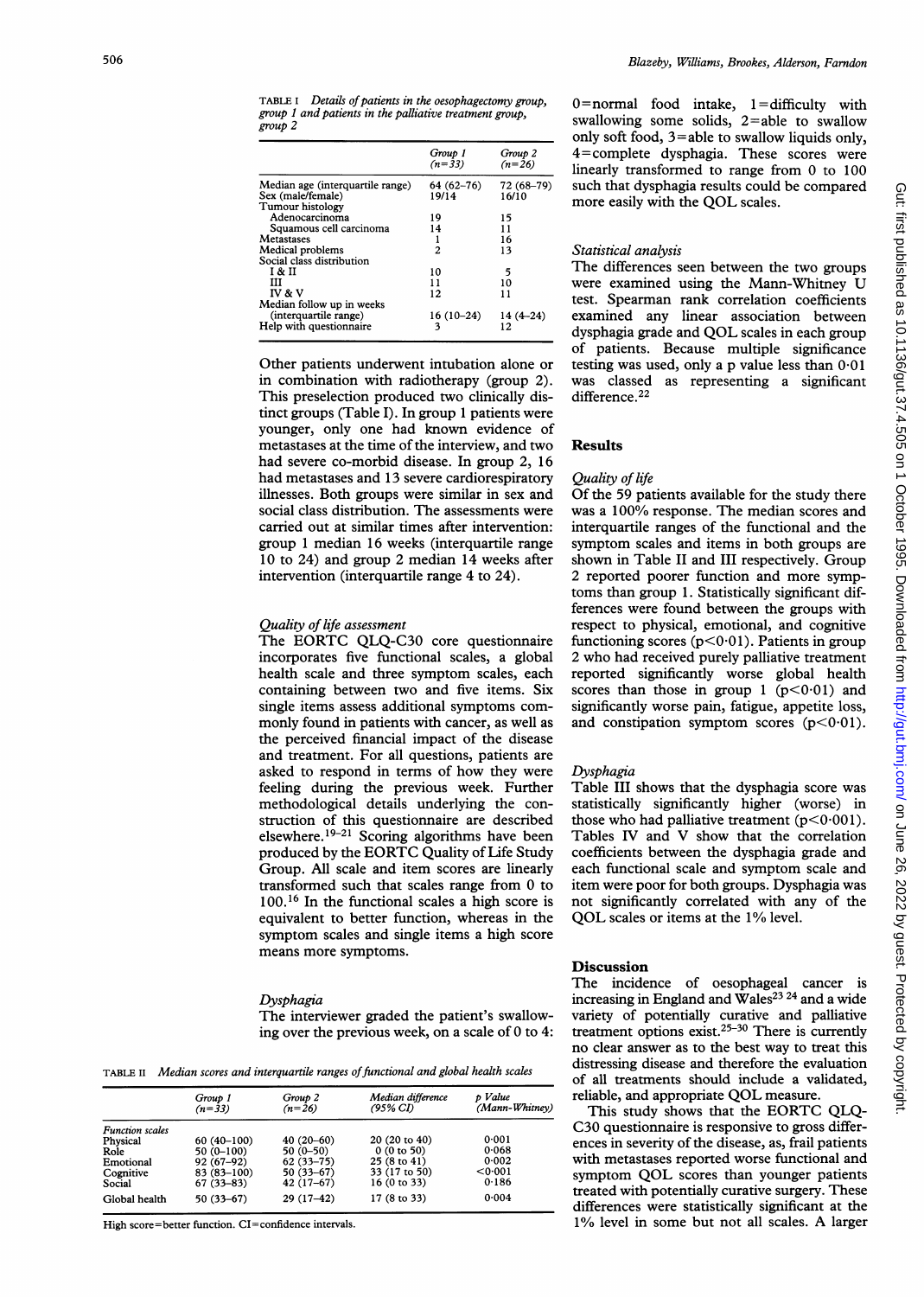TABLE III Median scores and interquartile ranges of symptom scales, symptom items, and dysphagia grade

|                                     | Group 1<br>$(n=33)$ | Group 2<br>$(n=26)$ | Median difference<br>(95% CI) | p Value<br>(Mann-Whitney) |
|-------------------------------------|---------------------|---------------------|-------------------------------|---------------------------|
| Symptom scales                      |                     |                     |                               |                           |
| Pain                                | $16(0-33)$          | 50 (16–66)          | $-33$ (-50 to -16)            | 0.002                     |
| Fatigue                             | $33(22 - 56)$       | 78 (33-100)         | $-33$ (-56 to -11)            | < 0.001                   |
| Emesis                              | $17(0-33)$          | $42(0-67)$          | $-17$ (-50 to 0)              | 0.049                     |
| Single items                        |                     |                     |                               |                           |
| Dyspnoea                            | $33(0-33)$          | $33(33-66)$         | $0(-33 \text{ to } 0)$        | 0.462                     |
| Trouble sleeping                    | $33(0-33)$          | $33(0-66)$          | $0(-33$ to $-0.01$ )          | 0.118                     |
| Appetite loss                       | $33(0-66)$          | 83 (66-100)         | $-34$ (-66 to -33)            | < 0.001                   |
| Constipation                        | $0(0-33)$           | $33(33-100)$        | $-33$ ( $-34$ to $-0.01$ )    | < 0.001                   |
| Diarrhoea                           | $0(0-33)$           | $0(0-0)$            | $0(-0.01 \text{ to } 0)$      | 0.118                     |
| Financial impact<br>Dysphagia grade | $0(0-33)$           | $0(0-33)$           | $0(-0.01$ to $-0.01$ )        | 0.713                     |
| Dysphagia                           | $25(25-25)$         | $50(50-75)$         | $-25$ ( $-50$ to $-25$ )      | < 0.001                   |

High score=more symptoms.

study may show more significant differences as patients treated palliatively had consistently poorer function and more symptoms. It is unlikely, however, that the QLQ-C30 questionnaire alone, would be able to detect small differences between treatments that aim primarily at restoring swallowing ability. This would require the addition of a dysphagia scale and other questions concerning eating.

Dysphagia grade did not correlate significantly at the 1% value with any of the QOL scales or items in either group of patients. Others have measured dysphagia grade and QOL simultaneously and found conflicting results. Van Knippenberg et al adapted the Rotterdam Symptom Checklist<sup>31</sup> to include a dysphagia and eating scale for Dutch patients undergoing surgery. Relatively poor correlations were found between swallowing scores and global quality of life  $(r_s=0.36$  pre and  $0.16$  postoperatively).<sup>32</sup> Loizou et al studied patients with locally invasive or metastatic disease and found higher correlations,<sup>33</sup> although compliance rates<br>in their QOL assessments were poor (52%). in their QOL assessments were poor  $(52%)$ .<br>They used an administered questionnaire, the Spitzer Quality of Life Index,  $34$  and a Linear Analogue Scale.<sup>35</sup> In another study Barr et al randomised patients with advanced disease to receive laser treatment alone or laser followed by intubation.<sup>36</sup> They used the same QOL measures as Loizou et al. Spearman's rank correlations between these measures and the results of a daily dysphagia diary kept by the patients were significant at the 0.005 value, but they were significant at the 0.000 value, but they were Analogue Scale and 043 with the Quality of Life Index. These results are not conclusive, but they generally show that dysphagia does not they generally show that dysphagia does not<br>determine all aspects of OOL and that other determine all aspects of QOL and that other<br>issues should be measured separately.

In this study dysphagia was graded by one researcher (1MB) using a consistent definition,

TABLE IV Spearman rank correlation coefficients  $(r_s)$ between dysphagia grade and each functional and global<br>OOL scale

|            | Group 1<br>$r_a$ (p value) | Group 2<br>$r_{\rm s}$ (p value) |
|------------|----------------------------|----------------------------------|
| Physical   | $-0.35(0.04)$              | $-0.29(0.15)$                    |
| Role       | $-0.22(0.22)$              | 0.06(0.78)                       |
| Emotional  | 0.03(0.87)                 | 0.19(0.36)                       |
| Cognitive  | $-0.10(0.59)$              | $-0.12(0.57)$                    |
| Social     | $-0.30(0.09)$              | $-0.23(0.27)$                    |
| Global QOL | $-0.24(0.18)$              | $-0.23(0.27)$                    |

TABLE V Spearman rank correlation coefficients  $(r_{s})$ between dysphagia grade and each symptom QOL scale and item

|                  | Group 1<br>$r_{\rm e}$ (p value) | Group 2<br>$r_{\rm e}$ (p value) |
|------------------|----------------------------------|----------------------------------|
| Pain             | 0.20(0.27)                       | 0.25(0.24)                       |
| Fatigue          | 0.26(0.15)                       | 0.30(0.14)                       |
| Emesis           | $-0.19(0.28)$                    | 0.21(0.30)                       |
| Dyspnoea         | $-0.14(0.43)$                    | $-0.03(0.90)$                    |
| Trouble sleeping | $-0.39(0.02)$                    | 0.45(0.02)                       |
| Appetite loss    | 0.23(0.20)                       | 0.44(0.03)                       |
| Constipation     | 0.20(0.28)                       | 0.22(0.29)                       |
| Diarrhoea        | $-0.17(0.33)$                    | $-0.14(0.50)$                    |
| Financial impact | $-0.18(0.32)$                    | 0.21(0.31)                       |

but a valid and reliable self-completion eating scale may prove <sup>a</sup> better instrument. It is of interest that the highest negative correlation  $(r_s=-0.39)$ , was found in the sleep scale in group <sup>1</sup> and the highest positive correlation  $(r_s=0.45)$  was found in the same scale in group 2. The positive correlation between dysphagia and difficulty in sleeping in patients undergoing palliation alone may not be surprising, however, the negative correlation after oesophagectomy merits further comment. One explanation might be that patients with a worse dysphagia grade report less sleep difficulty, because regurgitation of intrathoracic stomach contents is prevented by anastomotic narrowing. In general dysphagia was negatively correlated with the functional scales and positively correlated with the symptom scales but a larger study is required to test the strength of the associations.

The EORTC QLQ-C30 questionnaire for patients with cancer has been developed with a modular approach. This strategy allows the core questionnaire to be sufficiently general to permit cross study comparisons. A tumour specific module should provide additional specificity to consider questions of particular relevance in a given clinical trial.<sup>16</sup> This study has shown that the EORTC QLQ-C30 core questionnaire distinguishes clearly between two clinically distinct groups of patients with oesophageal cancer, but because no correlation was principal value of the with discrete grade and the discrete grade, the discrete grade grade, the discrete g was established with dysphagia grade, the patients' predominant symptom, the questionnaire requires extra questions. The addition of a validated oesophageal cancer specific module, as recommended by the EORTC Quality of Life Study Group, should improve its speci- $\epsilon$  find  $\epsilon$  and  $\epsilon$  of even small beneficient of  $\epsilon$  in small beneficient small beneficient small beneficient small beneficient small beneficient small beneficient small beneficient small. ficity and permit detection of even small benefits accrued from new palliative or adjuvant treatments. Such a module would include not only assessment of dysphagia but additional QOL related problems volunteered by patients<br>with oesophageal cancer.

study their patients.<br>
This paper was presented to the British Society of<br>
Gastroenterology in September 1994 (Gut 1994; 35: S8).<br>
Miss J M Blazeby is a Research Training Fellow supported by<br>
the Research and Development D

- Earlam R, Cunha-Melo JR. Oesophageal squamous cell<br>carcinoma: 1. A critical review of surgery. Br 9 Surg 1980;
- 67: 381-90.<br>
2 Sagar PM, Gauperaa T, Sue-Ling H, McMahon MJ,<br>
10hnston D. An audit of the treatment of cancer of the<br>
oesophagus. Gut 1994; 35: 941-5.<br>
3 Salama FD, Leong YP. Resection for carcinoma of the
- 

We would like to acknowledge Mr K Jeyasingham, Mr C P<br>Forrester-Wood, and Mr C P Armstrong for allowing us to